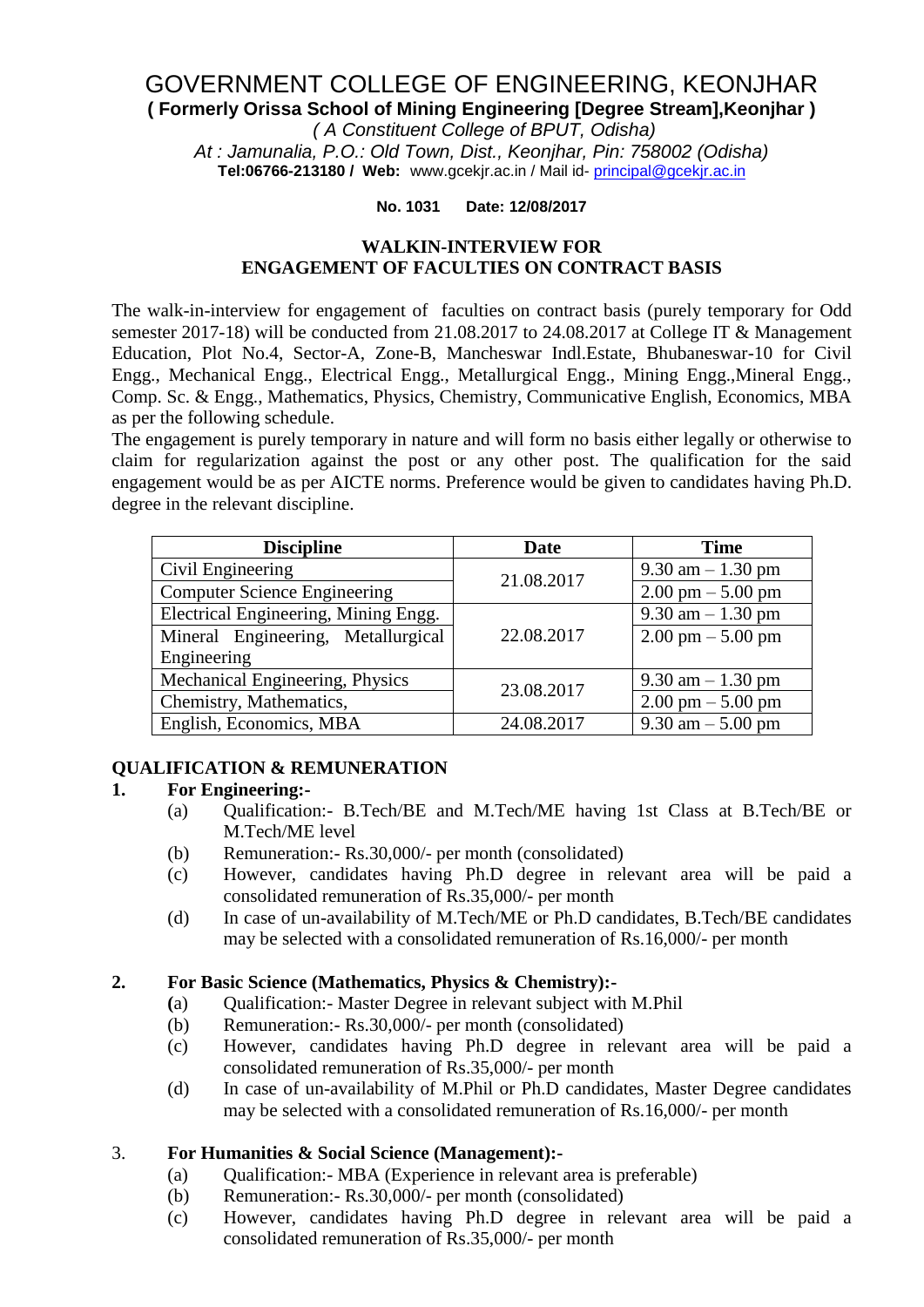# 4. **For Humanities & Social Science (English & Economics):-**

- (a) Qualification:- Master Degree in relevant subject with M.Phil
- (b) Remuneration:- Rs.30,000/- per month (consolidated)
- (c) However, candidates having Ph.D degree in relevant area will be paid a consolidated remuneration of Rs.35,000/- per month
- (d) In case of un-availability of M.Phil or Ph.D candidates, Master Degree candidates may be selected with a consolidated remuneration of Rs.16,000/- per month

# **OTHER TERMS & CONDITIONS**

- 1. Engagement of faculties on Contract basis is purely temporary for Odd semester 2017-18 or can be terminated on regular appointment made by BPUT, Odisha, whichever is earlier. Such selected faculty members if required may assist in various academic activities.
- 2. The selected candidates shall have to furnish an agreement in a non-judicial stamp paper.
- 3. The reporting time for the Walk-in-Interview for respective discipline is half an hour before commencement of Walk-in-Interview on the above mentioned dates at College IT & Management Education, Plot No.4, Sector-A, Zone-B, Mancheswar Indl.Estate, Bhubaneswar-10.
- 4. Interested candidates can submit their scanned Application Form (duly filled & signed) in the prescribed format given in Annexure-I through e-mail to principal@gcekjr.ac.in on or before 20.08.2017.
- 5. The candidates intending to attend the Walk-in-Interview on the above date are required to bring the following documents along with prescribed application form (annexed in Annexure-I given below) duly filled-in & signed by the candidate.
	- a) Original certificates and mark sheets of all examinations passed along with one set of photocopies with experience certificate, if any.
	- b) Two pass-port size colour photographs duly signed.
	- c) Bank Draft/Demand Draft for **Rs.500/- (Rupees Five hundred)** only in favour of **Principal, Government College of Engineering, Keonjhar** from any Nationalized Bank.
- 5. No TA / DA will be paid to the candidates for attending the Walk-in-Interview.
- 6. The undersigned reserves the right to cancel the Walk-in-Interview without assigning any reason thereof.

Sd/- Principal Government College of Engineering Keonjhar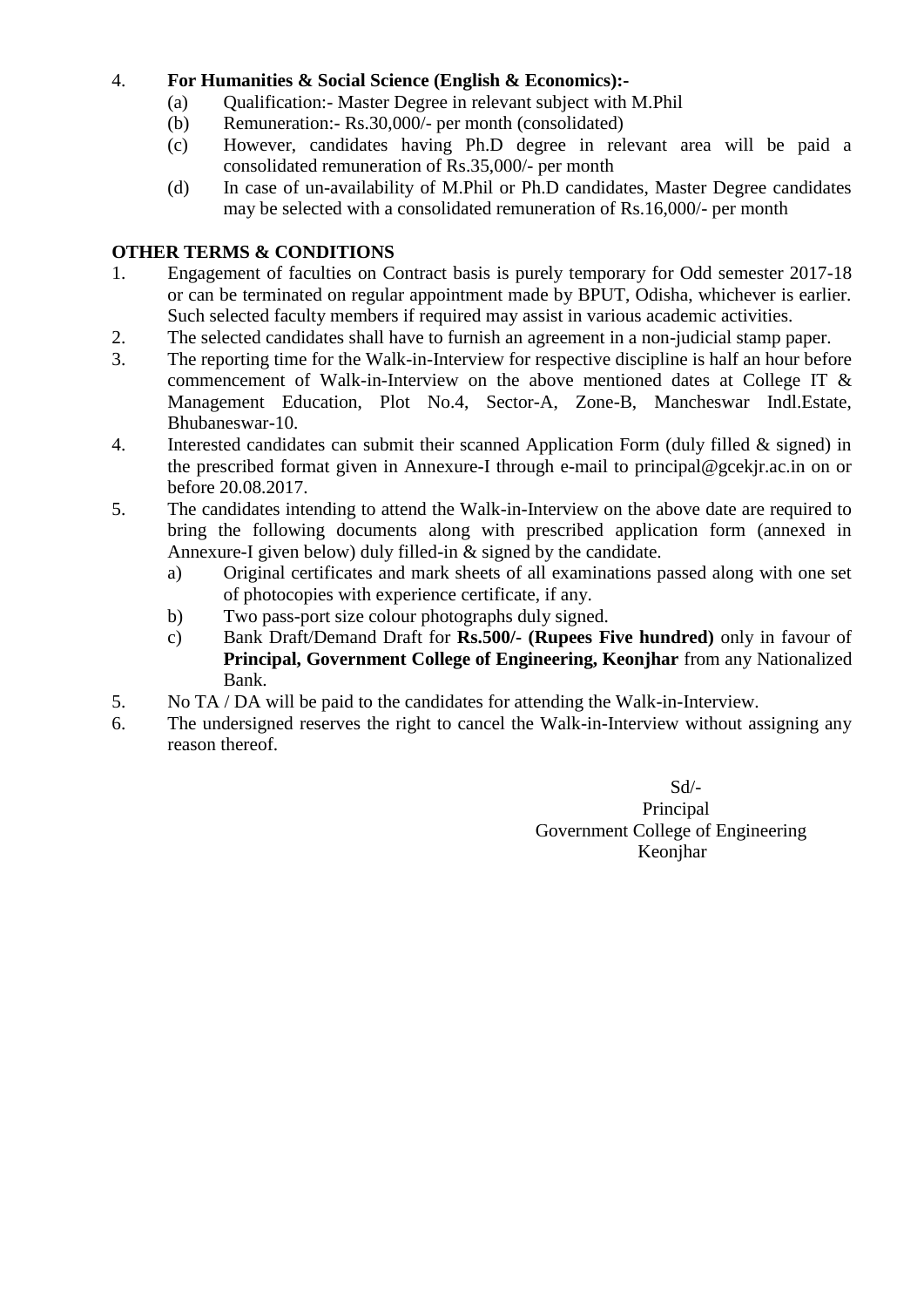# **GOVERNMENT COLLEGE OF ENGINEERING KEONJHAR**

## **APPLICATION FORM FOR GUEST FACULTY**

Discipline: ---------------------------------

| 1. Name in Full                                            |                    |
|------------------------------------------------------------|--------------------|
|                                                            | (in block letters) |
| 2. Date of Birth                                           | (DD/MM/YY)         |
| 3. Nationality                                             |                    |
| 4. Category (General/ SC/ST)                               |                    |
| 5. Sex (Male/Female)                                       |                    |
| 6. Marital Status (Married / Unmarried) :                  |                    |
| 7. Father's Name/Husband's Name:                           |                    |
| 8. Address for Correspondence<br>(with email, fax & phone) |                    |

9. Permanent Address : :

#### 10. Academic Qualifications

*(from HSC onwards)*

| $\overline{\mathsf{SI}}$<br>N<br>$\mathbf O$ | Exam<br>Passed               | <b>Universi</b><br>ty/<br>Board/<br>Institutio<br>n | Month/Ye<br>0f<br>ar<br>passing | Subjec<br>ts<br>In.<br>which<br>degree<br>award<br>ed | Specialisati<br>on<br>If $\overline{a}$ ny | % of<br>mark<br>s/<br><b>CGP</b><br>A | <b>Divisi</b><br>on | Ran<br>k |
|----------------------------------------------|------------------------------|-----------------------------------------------------|---------------------------------|-------------------------------------------------------|--------------------------------------------|---------------------------------------|---------------------|----------|
| 1.                                           | <b>HSC</b>                   |                                                     |                                 |                                                       |                                            |                                       |                     |          |
| $\overline{2}$ .                             | 12 <sup>m</sup> /Diplo<br>ma |                                                     |                                 |                                                       |                                            |                                       |                     |          |
| 3.                                           | B.E./B.Te<br>ch.             |                                                     |                                 |                                                       |                                            |                                       |                     |          |
| 4.                                           | M.Tech.                      |                                                     |                                 |                                                       |                                            |                                       |                     |          |
| 5.                                           | Ph.D.                        |                                                     |                                 |                                                       |                                            |                                       |                     |          |

*\* Please provide qualifications HSC /10th onwards and percentage of mark in two decimal point*

*\* In case of CGPA / CPI, please give marks in percentage along with the conversion formula. Attach the Xerox copy of all the certificates.*

11. Research Experience : the state of the state of the state of the state of the state of the state of the state of the state of the state of the state of the state of the state of the state of the state of the state of t

(i) Scientific / Engineering Discipline :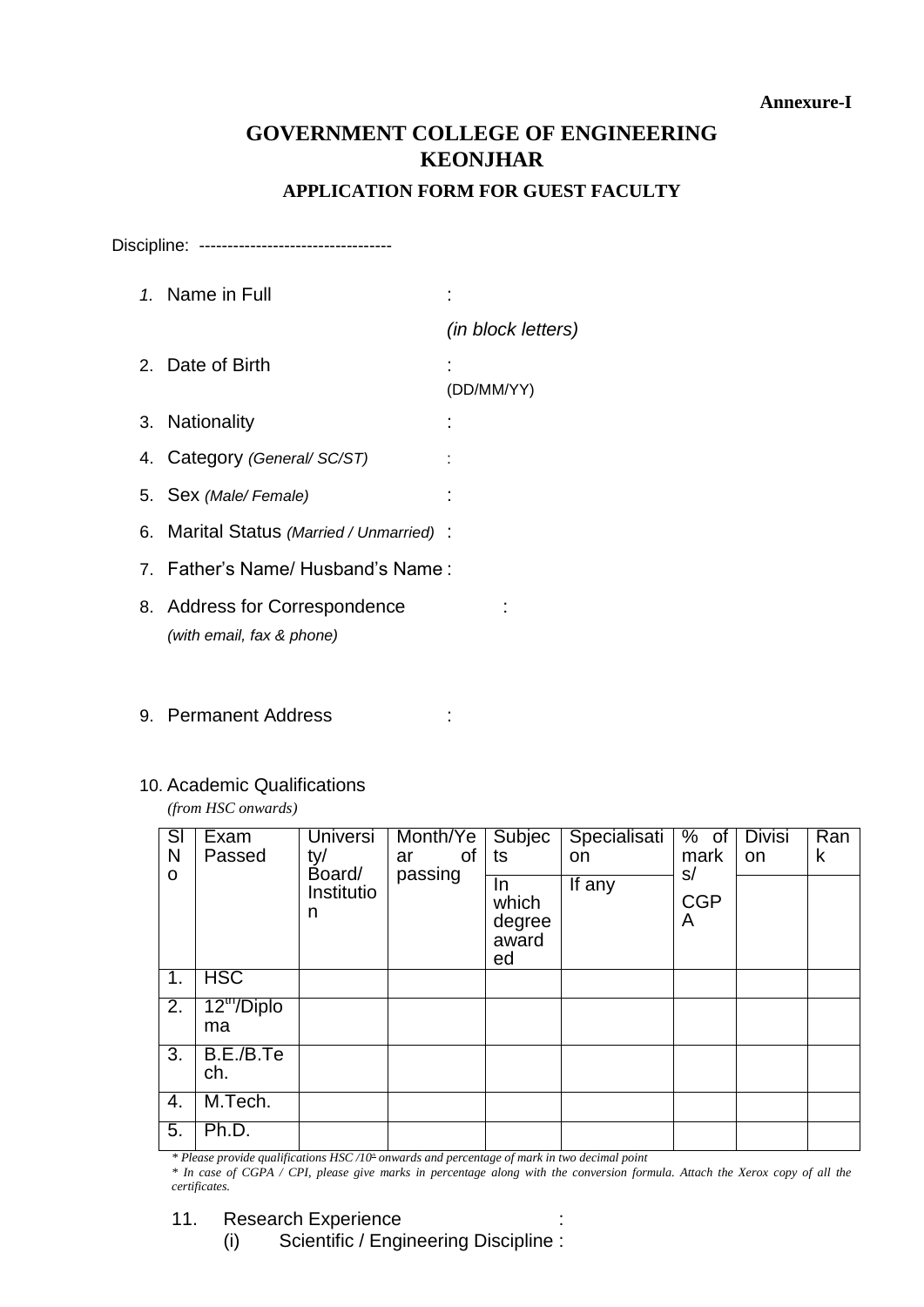| <b>Field of Specialization</b> |
|--------------------------------|
|                                |

(iii) Length of Experience :

# 12. Professional Training

|              | Period |  | <b>Training Area</b> |  |  |  |
|--------------|--------|--|----------------------|--|--|--|
| Organization | From   |  |                      |  |  |  |
|              |        |  |                      |  |  |  |
|              |        |  |                      |  |  |  |
|              |        |  |                      |  |  |  |
|              |        |  |                      |  |  |  |

# 13. Employment Records : Attach relevant copies of service records

| Name                      |    | and   Period of Service |    | Designa | Scale  | Work        | Reason        | Total                |
|---------------------------|----|-------------------------|----|---------|--------|-------------|---------------|----------------------|
| address<br>employer/insti | of | From                    | To | tion    | of Pay | description | 0f<br>leaving | period of<br>employm |
|                           |    |                         |    |         |        |             |               | ent                  |
|                           |    |                         |    |         |        |             |               |                      |
|                           |    |                         |    |         |        |             |               |                      |

## 14. Research papers in journals :

| International Journals | <b>National Journals</b> |
|------------------------|--------------------------|
| No. of Papers          | No. of Papers            |
|                        |                          |

*\* The details to be attached in a separate sheet* 

# 15. Research Papers presented in Conference/ Seminar :

| SI No | Conference/ Seminar | Year |
|-------|---------------------|------|
|       |                     |      |
| - -   |                     |      |
|       |                     |      |

#### 16. Awards / Honours received

|                 | No. of Awards/ Honours | Year | Detail |
|-----------------|------------------------|------|--------|
| International   |                        |      |        |
| <b>National</b> |                        |      |        |
| <b>State</b>    |                        |      |        |
| Professional    |                        |      |        |
| bodies          |                        |      |        |
| Any other       |                        |      |        |

#### 17. Publications

|                 | No. | Title & Year |
|-----------------|-----|--------------|
| <b>Books</b>    |     |              |
| Book chapter(s) |     |              |
| Monographs      |     |              |
| Reports         |     |              |

18. Affiliation to Professional Society : Academic Fellowship(i)